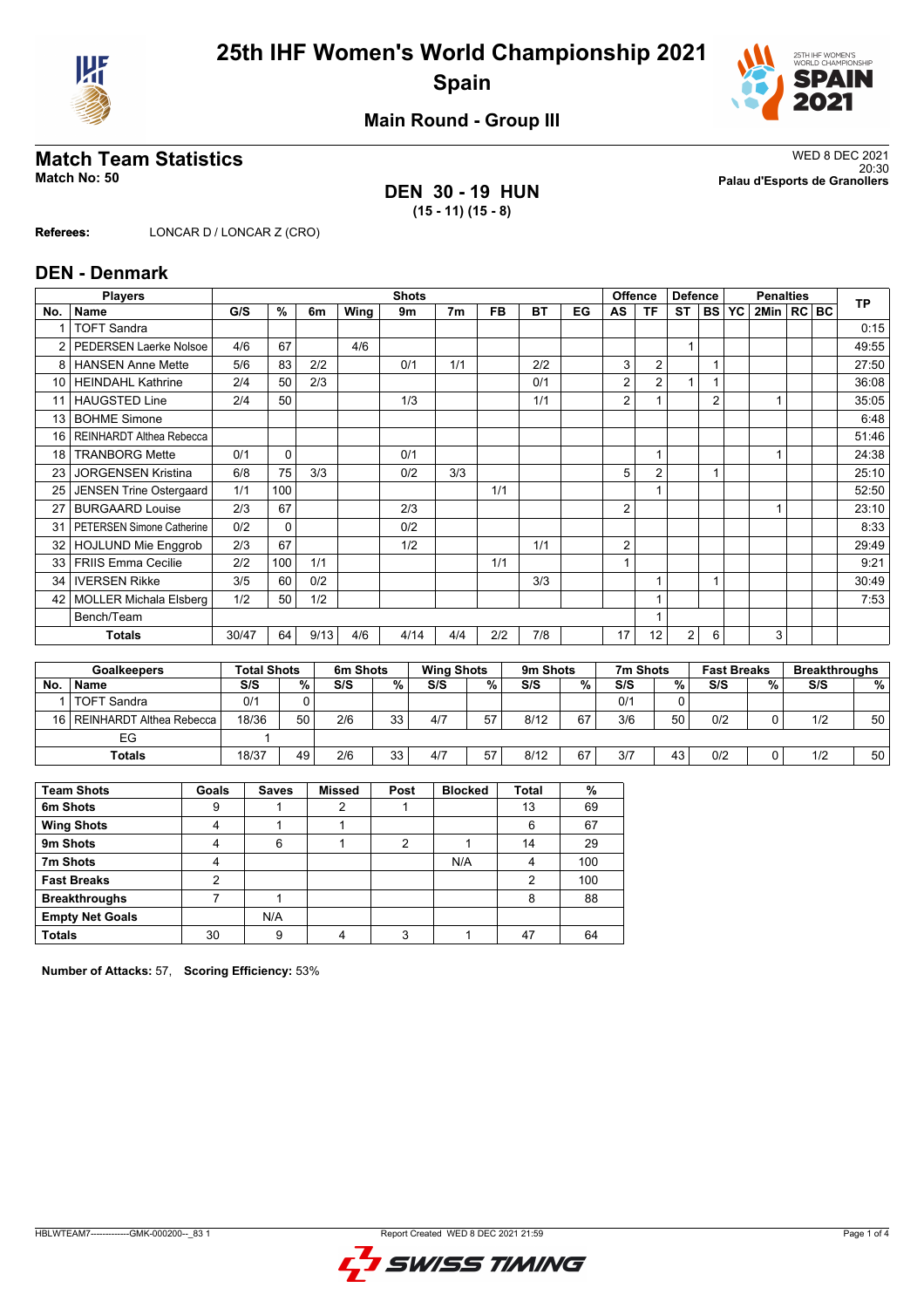

# **25th IHF Women's World Championship 2021 Spain**



**Main Round - Group III**

# **Match Team Statistics** WED 8 DEC 2021

**DEN 30 - 19 HUN (15 - 11) (15 - 8)**

**Shots Distribution**

20:30 **Match No: 50 Palau d'Esports de Granollers**

**Referees:** LONCAR D / LONCAR Z (CRO)

#### **DEN - Denmark**

#### **Players** Goals / Shots 1 TOFT S 2 PEDERSEN L 8 HANSEN A 10 HEINDAHL K 11 HAUGSTED L 13 BOHME S 16 REINHARDT A  $\frac{1}{1/1}$ 171 TЕ  $7/1$ 11<br>11 1/1<br>11 1<sup>1/1</sup>  $1/1$ 11<br>11<br>11 1/1 89, A A  $\frac{1}{2}$  1/2  $0/1$   $\blacksquare$ ă,  $1/1$  0/1 1/1 u p 2/2 1/1 1/1 原则 ù. υø 1-Missed 1-Missed 27 BURGAARD L 31 PETERSEN S 32 HOJLUND M 33 FRIIS E 18 TRANBORG M 23 JORGENSEN K 25 JENSEN T  $\frac{2}{2}$   $\frac{7}{1}$   $\frac{7}{1}$   $\frac{7}{1}$   $\frac{7}{1}$  $1.17 - 1.11$ п ٦F ÷ ÄЦ ł. ł. ш д  $\frac{1}{11}$  1/1 1/1 0 0/2 n e  $\vert$  2/2  $1/1$   $1/2$ 1/1  $1/1$ u s ٠ u e

1-Post 1-Missed 1-Post

|          | 34 IVERSEN R | 42 MOLLER M |        |     |  |  |  |  |
|----------|--------------|-------------|--------|-----|--|--|--|--|
|          |              |             |        |     |  |  |  |  |
|          | 0/1          |             |        |     |  |  |  |  |
|          | 212          |             |        | 1/1 |  |  |  |  |
| 1-Missed |              |             | 1-Post |     |  |  |  |  |

**Team** Goals / Shots





1-Blocked

| 2/4 |     | 1/2 |
|-----|-----|-----|
| 2/6 | 3/4 | 6/9 |
| 2/6 | 1/4 | 1/2 |

| 1 TOFT S         |     |                  |
|------------------|-----|------------------|
|                  |     |                  |
|                  |     |                  |
| 0/1              |     |                  |
| 16 REINHARDT A   |     |                  |
| $\overline{2 4}$ |     | $\overline{1/2}$ |
| 2/6              | 314 | 6/9              |

 $2/5$  1/4 1/2



H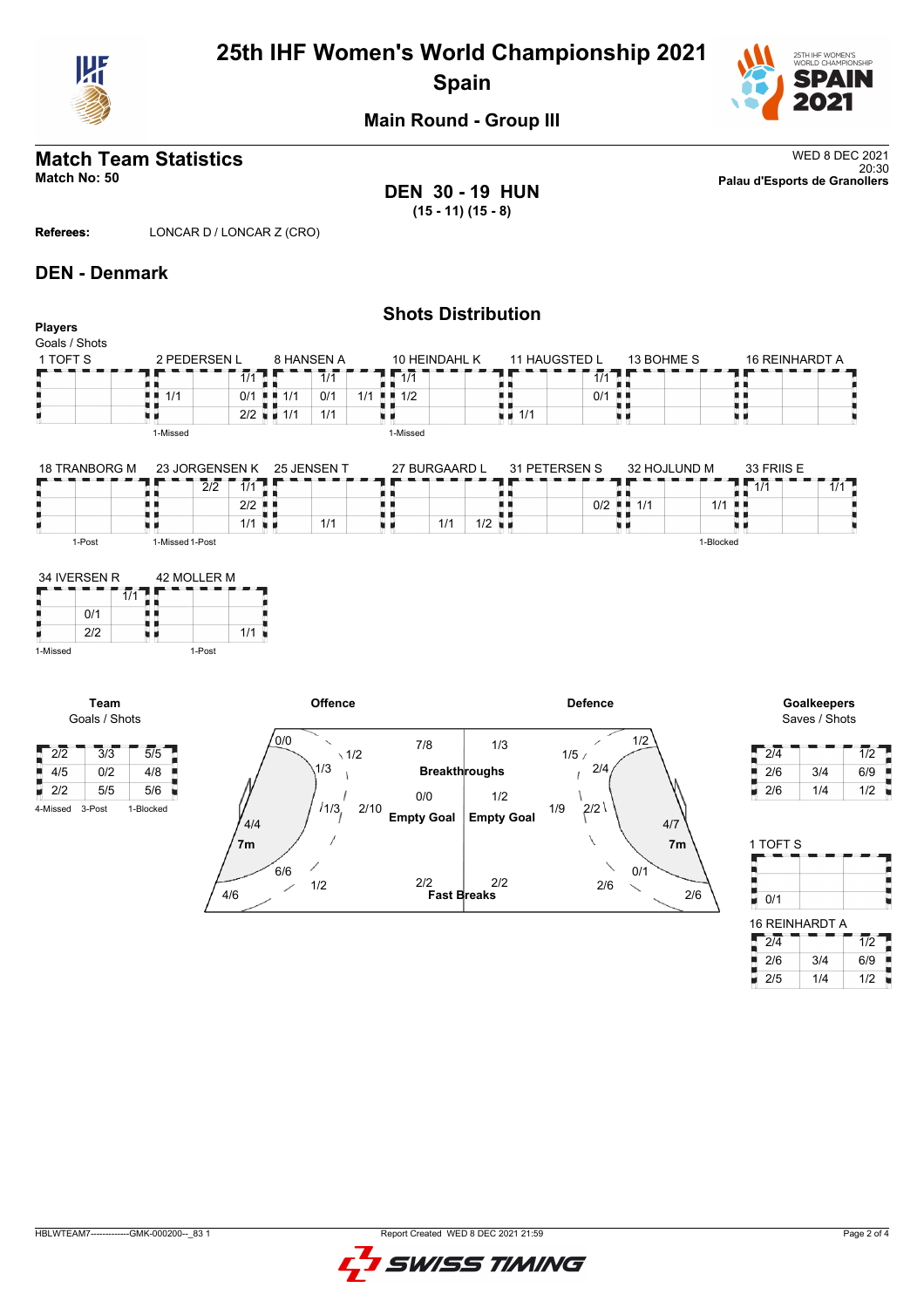



**Main Round - Group III**

## **DEN 30 - 19 HUN (15 - 11) (15 - 8)**

**Match Team Statistics** WED 8 DEC 2021 20:30 **Match No: 50 Palau d'Esports de Granollers**

**Referees:** LONCAR D / LONCAR Z (CRO)

### **HUN - Hungary**

|                 | <b>Players</b>              | <b>Shots</b> |              |     |      |      |                |           |           |     |                | <b>Offence</b> | <b>Defence</b> |           | <b>Penalties</b> |              |  |  | <b>TP</b> |
|-----------------|-----------------------------|--------------|--------------|-----|------|------|----------------|-----------|-----------|-----|----------------|----------------|----------------|-----------|------------------|--------------|--|--|-----------|
| No.             | <b>Name</b>                 | G/S          | %            | 6m  | Wing | 9m   | 7 <sub>m</sub> | <b>FB</b> | <b>BT</b> | EG  | AS             | <b>TF</b>      | <b>ST</b>      | <b>BS</b> | <b>YC</b>        | 2Min   RC BC |  |  |           |
| 2               | <b>TOTH Eszter</b>          | 2/4          | 50           | 0/1 |      | 2/2  |                |           | 0/1       |     |                |                |                |           |                  |              |  |  | 20:28     |
| 11              | <b>ALBEK Anna</b>           | 0/3          | $\mathbf{0}$ |     |      | 0/3  |                |           |           |     | 1              |                |                |           |                  |              |  |  | 13:11     |
| 12              | SZIKORA Melinda             |              |              |     |      |      |                |           |           |     |                |                |                |           |                  |              |  |  | 28:57     |
| 16              | <b>BIRO Blanka</b>          |              |              |     |      |      |                |           |           |     |                |                |                |           |                  |              |  |  | 28:52     |
| 18 <sup>1</sup> | <b>KOVACS Anett</b>         | 2/3          | 67           |     | 2/3  |      |                |           |           |     |                |                |                |           |                  |              |  |  | 22:26     |
| 19 <sup>1</sup> | <b>MARTON</b> Greta         | 1/2          | 50           |     | 1/2  |      |                |           |           |     |                |                |                |           |                  |              |  |  | 36:39     |
| 21              | PLANETA Szimonetta Regina   |              |              |     |      |      |                |           |           |     |                |                | $\overline{2}$ |           |                  |              |  |  | 21:34     |
| 23              | FODOR Csenge Reka           |              |              |     |      |      |                |           |           |     |                |                |                |           |                  |              |  |  | 22:16     |
| 38              | <b>VAMOS Petra</b>          | 3/6          | 50           | 1/1 |      | 0/1  | 1/2            |           | 1/1       | 0/1 | 6              |                |                |           |                  |              |  |  | 43:07     |
| 42 <sub>1</sub> | <b>KLUJBER Katrin Gitta</b> | 0/1          | $\mathbf{0}$ |     |      |      | 0/1            |           |           |     |                |                |                |           |                  |              |  |  | 3:38      |
| 44              | <b>KACSOR Greta</b>         | 4/8          | 50           |     |      | 1/4  | 3/4            |           |           |     |                |                |                |           |                  |              |  |  | 16:09     |
| 45              | <b>HAFRA Noemi</b>          | 2/5          | 40           | 0/1 |      | 0/2  |                | 1/1       |           | 1/1 | 1              | $\overline{2}$ |                |           |                  |              |  |  | 22:10     |
| 58 <sup>1</sup> | <b>BORDAS Reka</b>          | 2/3          | 67           | 2/2 |      | 0/1  |                |           |           |     |                |                |                |           | 1                |              |  |  | 38:53     |
| 66              | <b>LUKACS Viktoria</b>      | 1/4          | 25           |     | 0/3  |      |                | 1/1       |           |     |                |                | 1              |           |                  |              |  |  | 36:50     |
| 68              | <b>SZABO Laura</b>          | 0/3          | 0            |     |      | 0/2  |                |           | 0/1       |     |                |                |                |           |                  |              |  |  | 23:14     |
| 90 <sub>1</sub> | SZOLLOSI-ZACSIK Szandra     | 2/7          | 29           | 1/2 |      | 1/5  |                |           |           |     | $\overline{2}$ | 5              |                |           |                  |              |  |  | 41:36     |
| Bench/Team      |                             |              |              |     |      |      |                |           |           |     |                |                |                |           |                  |              |  |  |           |
|                 | <b>Totals</b>               | 19/49        | 39           | 4/7 | 3/8  | 4/20 | 4/7            | 2/2       | 1/3       | 1/2 | 11             | 10             | 4              |           | $\overline{2}$   | 3            |  |  |           |

| <b>Goalkeepers</b> |                    | <b>Total Shots</b> |        | 6m Shots |      | <b>Wing Shots</b> |          | 9m Shots |    | 7m Shots |   | <b>Fast Breaks</b> |   | <b>Breakthroughs</b> |    |
|--------------------|--------------------|--------------------|--------|----------|------|-------------------|----------|----------|----|----------|---|--------------------|---|----------------------|----|
| No                 | <b>Name</b>        | S/S                | $\%$ . | S/S      | $\%$ | S/S               | %        | S/S      | %  | S/S      | % | S/S                | % | S/S                  | %  |
|                    | 12 SZIKORA Melinda | 3/18               | 17     | 0/5      |      | 0/2               |          | 2/3      | 67 | 0/2      |   | 0/2                |   | 1/4                  | 25 |
|                    | 16 BIRO Blanka     | 6/21               | 29     | 1/5      | 20   | 1/3               | วว<br>JU | 4/7      | 57 | 0/2      |   |                    |   | 0/4                  |    |
| Totals             |                    | 9/39               | 23     | 1/10     | 10   | 1/5               | 20       | 6/10     | 60 | 0/4      |   | 0/2                |   | 1/8                  | 13 |

| <b>Team Shots</b>      | Goals | <b>Saves</b> | <b>Missed</b> | Post | <b>Blocked</b> | <b>Total</b> | $\%$ |
|------------------------|-------|--------------|---------------|------|----------------|--------------|------|
| 6m Shots               |       | າ            |               |      |                |              | 57   |
| <b>Wing Shots</b>      | 3     |              |               |      |                | 8            | 38   |
| 9m Shots               | 4     | 8            | 3             |      | 5              | 20           | 20   |
| 7m Shots               |       | 3            |               |      | N/A            |              | 57   |
| <b>Fast Breaks</b>     | 2     |              |               |      |                | 2            | 100  |
| <b>Breakthroughs</b>   |       |              |               |      |                | 3            | 33   |
| <b>Empty Net Goals</b> |       | N/A          |               |      |                | 2            | 50   |
| <b>Totals</b>          | 19    | 18           |               |      | ิค             | 49           | 39   |

**Number of Attacks:** 55, **Scoring Efficiency:** 35%